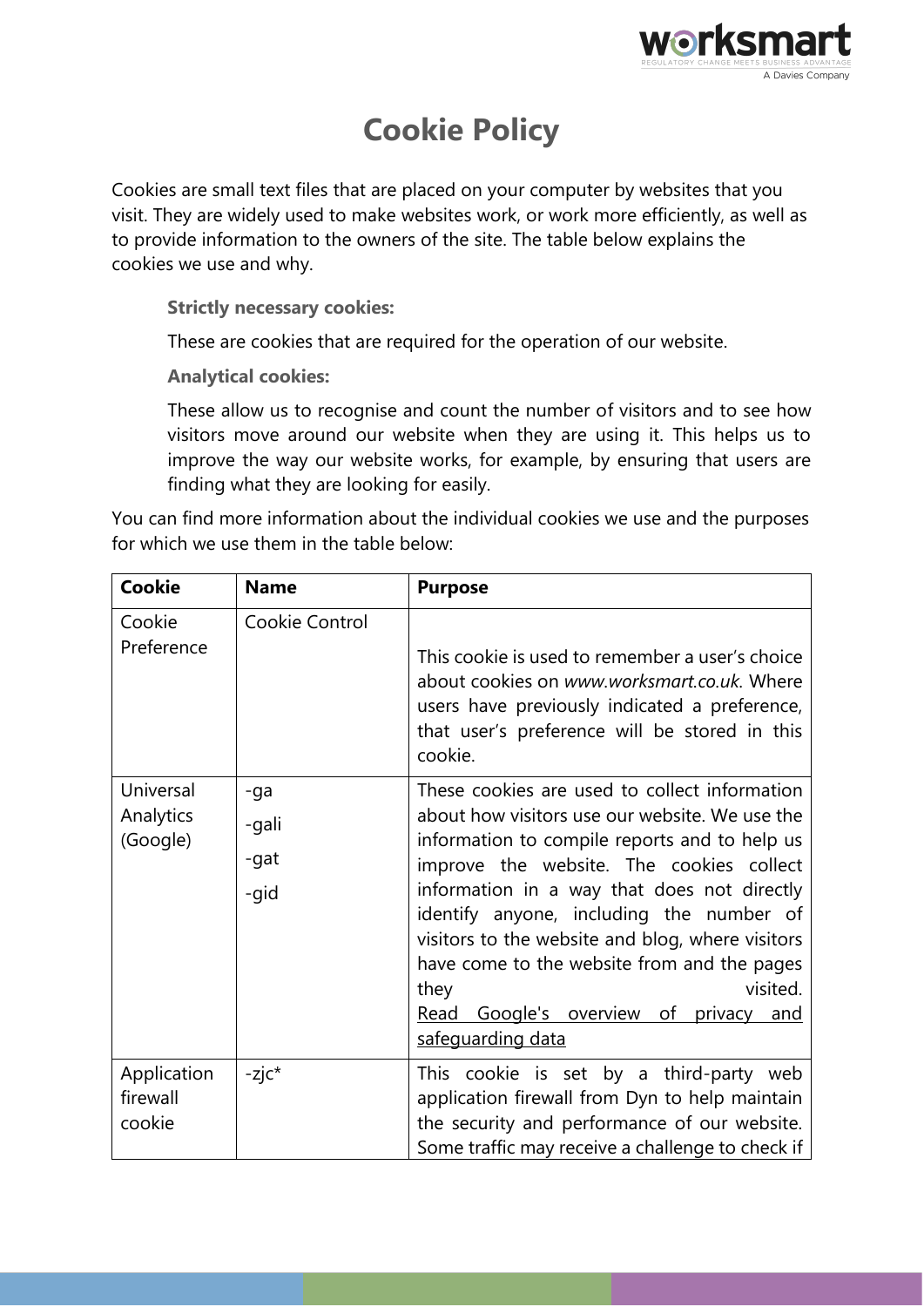

|                    |                                                                                | it is genuine and if it is, a cookie is set so the<br>user is not challenged again.                                                                                                                                                                                                                                                                                                                                                                                                                                                                                                                              |
|--------------------|--------------------------------------------------------------------------------|------------------------------------------------------------------------------------------------------------------------------------------------------------------------------------------------------------------------------------------------------------------------------------------------------------------------------------------------------------------------------------------------------------------------------------------------------------------------------------------------------------------------------------------------------------------------------------------------------------------|
| YouTube<br>Cookies | PREF*<br>VSC*<br>VISITOR_INFO1_LI<br>VE*<br>remote_sid*                        | We embed videos from our official YouTube<br>channel using YouTube's privacy-enhanced<br>mode. This mode may set cookies on your<br>computer once you click on the YouTube<br>video player, but YouTube will not store<br>personally-identifiable cookie information for<br>playbacks of embedded videos using the<br>privacy-enhanced mode.<br>Read more at YouTube's embedding videos<br>information page.<br>PREF - * Expires after eight months<br>VSC - * expires at the end of your session<br>VISITOR_INFO1_LIVE - *expires after eight<br>months<br>remote_sid - * expires at the end of<br>your session |
| Soundcloud         | "a"                                                                            |                                                                                                                                                                                                                                                                                                                                                                                                                                                                                                                                                                                                                  |
|                    |                                                                                | We embed podcasts from our Soundcloud                                                                                                                                                                                                                                                                                                                                                                                                                                                                                                                                                                            |
| Cookies            | $^{\prime\prime}$ C $^{\prime\prime}$                                          | channel. By listening to these, cookies are set                                                                                                                                                                                                                                                                                                                                                                                                                                                                                                                                                                  |
|                    |                                                                                | up to recognise you when you visit our                                                                                                                                                                                                                                                                                                                                                                                                                                                                                                                                                                           |
|                    | "qc"                                                                           | website.                                                                                                                                                                                                                                                                                                                                                                                                                                                                                                                                                                                                         |
| HubSpot<br>Cookies | hs_opt_out_<br>hs_do_not_track<br>hs_cookie_cat_pr<br>ef<br>hstc<br>Hubspotutk | This cookie is used by the <u>opt-in privacy</u><br>policy to remember not to ask the<br>visitor to accept cookies again<br>This cookie is set when you give visitors<br>the choice to opt out of cookies.<br>This cookie can be set to prevent the<br>$\bullet$<br>tracking code from sending any<br>information to HubSpot<br>This cookie is used to record the<br>$\bullet$<br>categories a visitor consented to<br>The main cookie for tracking visitors<br>It contains the domain, utk, initial<br>$\bullet$<br>timestamp (first visit), last timestamp<br>(last visit), current timestamp (this visit),    |